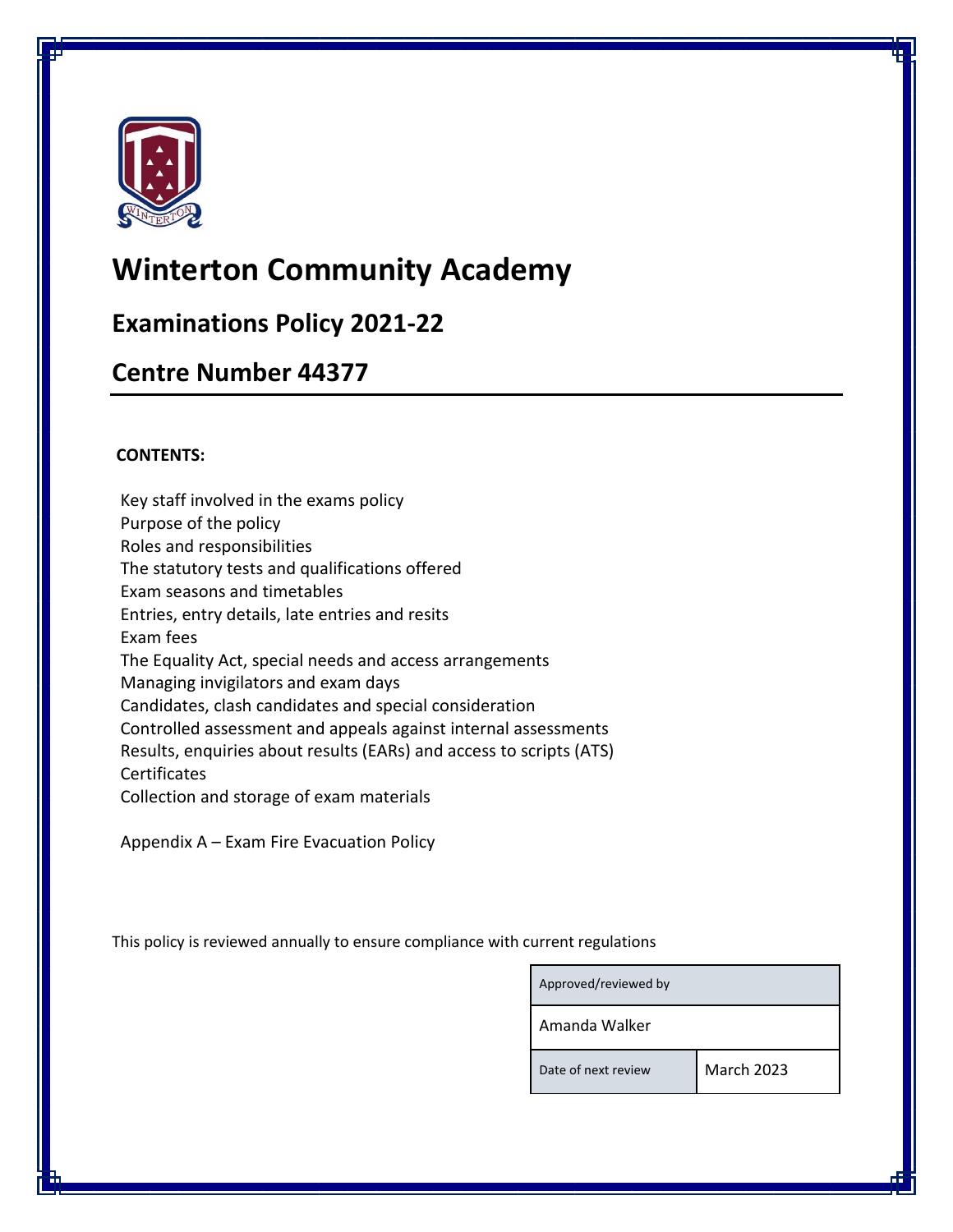Key staff involved in the exams policy

| Role                                          | Name(s)                                                               |
|-----------------------------------------------|-----------------------------------------------------------------------|
| Head of centre                                | <b>Kevin Rowlands</b>                                                 |
| Exams officer line manager (Senior<br>leader) | <b>Rob Featherstone</b>                                               |
| Exams officer                                 | Amanda Walker                                                         |
| ALS lead/SENCo                                | <b>Emma Forman</b>                                                    |
| Senior leader(s)                              | Aby Dalowsky, Louise Daveran, Kevin Gallacher,<br>Michelle<br>Romaniw |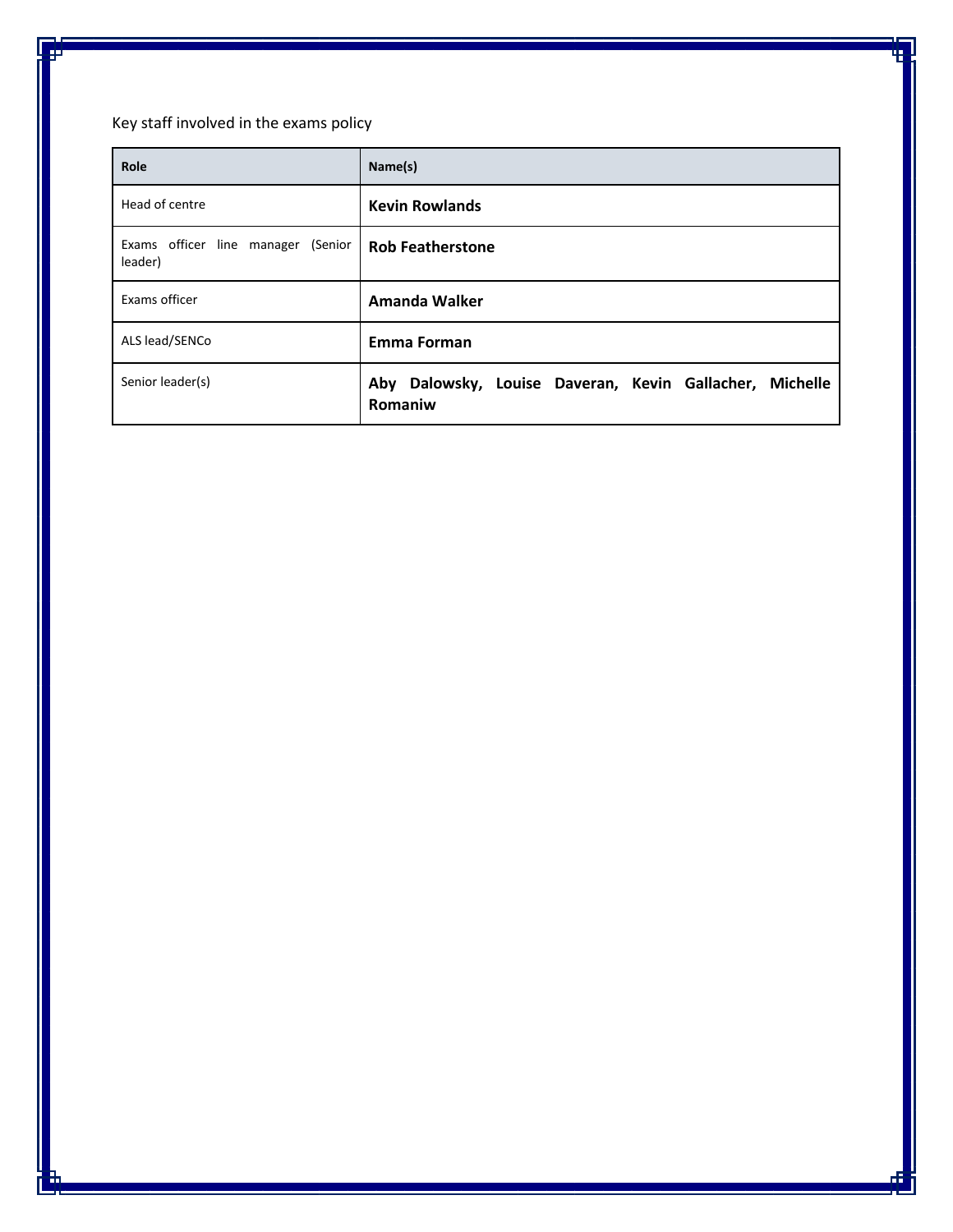### **Purpose of the policy**

The centre is committed to ensuring that the exams management and administration process is run effectively and efficiently and in compliance with the published JCQ regulations and awarding body requirements.

This exam policy will ensure that:

- all aspects of the centre's exam process is documented, supporting the exams contingency plan, and other relevant exams-related policies, procedures and plans are signposted to
- the workforce is well informed and supported
- all centre staff involved in the exams process clearly understand their roles and responsibilities
- all exams and assessments are conducted according to JCQ and awarding body regulations, guidance and instructions, thus maintaining the integrity and security of the exam/assessment system at all times
- exam candidates understand the exams process and what is expected of them

This policy is reviewed annually to ensure ways of working in the centre are accurately reflected and that exams and assessments are conducted to current JCQ (and awarding body) regulations, instructions and guidance.

This policy will be communicated to all relevant centre staff

#### **Roles and responsibilities overview**

**The head of centre** is the individual who is accountable to the awarding bodies for ensuring that the centre is always compliant with the published JCQ regulations and awarding body requirements to ensure the security and integrity of the examinations/assessments.

**The examinations officer** is the person appointed by the head of centre to act on behalf of, and be the main point of contact for, the centre in matters relating to the general administration of awarding body examinations and assessments.

**The head of centre may not appoint themselves as the examinations officer.** A head of centre and an examinations officer are two distinct and separate roles. [\(GR,](http://www.jcq.org.uk/exams-office/general-regulations) section 2)

#### **Head of centre responsibilities**

The **head of centre** is the individual who is accountable to the awarding bodies for ensuring that the centre is always compliant with the published JCQ regulations and awarding body requirements to ensure the security and integrity of the examinations/assessments. **It is the responsibility of the head of centre to ensure that all staff comply with the instructions in this booklet**. Failure to do so may constitute malpractice as defined in the JCQ publication *Suspected Malpractice: Policies and Procedures, 1 September 2021 to 31 August 2022:* 

#### <https://www.jcq.org.uk/exams-office/malpractice> [\(ICE](http://www.jcq.org.uk/exams-office/ice---instructions-for-conducting-examinations) Introduction)

#### **Head of centre**

- Understands the contents, refers to and directs relevant centre staff to annually updated JCQ publications including:
	- o [General Regulations for Approved Centres](http://www.jcq.org.uk/exams-office/general-regulations) (GR)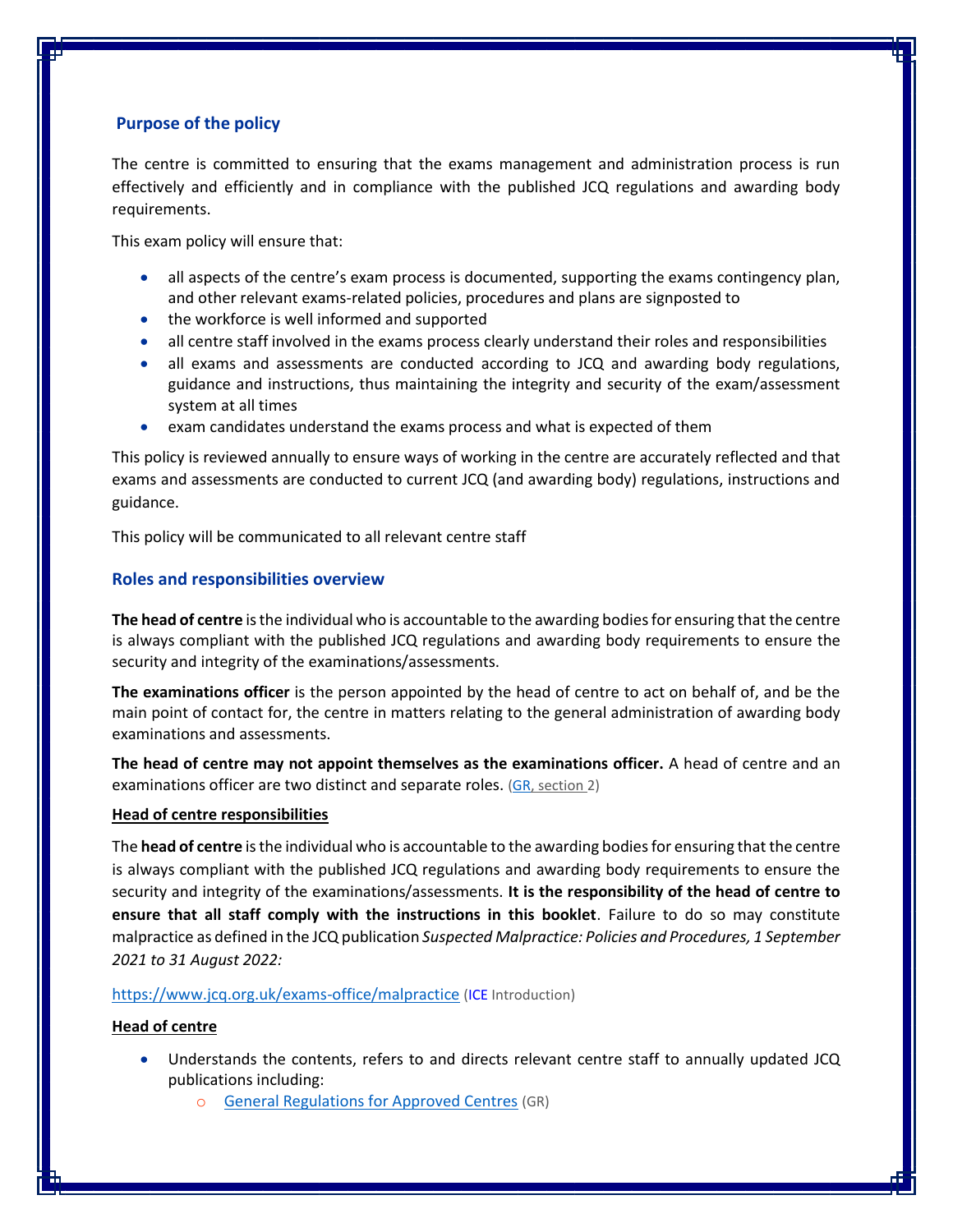- o [Instructions for Conducting Examinations](http://www.jcq.org.uk/exams-office/ice---instructions-for-conducting-examinations) (ICE)
- o [Access Arrangements and Reasonable Adjustments](http://www.jcq.org.uk/exams-office/access-arrangements-and-special-consideration/regulations-and-guidance) (AA)
- o [Suspected Malpractice -](http://www.jcq.org.uk/exams-office/malpractice) Policies and Procedures (SM)
- o Instructions for [conducting non-examination assessments](http://www.jcq.org.uk/exams-office/non-examination-assessments) (NEA) (and the instructions for conducting coursework)
- o [A guide to the special consideration process](http://www.jcq.org.uk/exams-office/access-arrangements-and-special-consideration/regulations-and-guidance) (SC)
- Ensures the centre has appropriate accommodation to support the size of the cohorts being taught including appropriate accommodation for candidates requiring access arrangements for exams and assessments

#### **National Centre Number Register**

- Takes responsibility for confirming, on an annual basis, that they are both aware of and adhering to the latest version of the JCQ's regulations. This confirmation is managed as part of the National Centre Number Register (NCNR) annual update
- Understands that this responsibility cannot be delegated to a member of the senior leadership team or the examinations officer, and acknowledges that failure to respond to the NCNR annual update, and/or the head of centre's declaration, will result in:
	- o the centre status being suspended
	- $\circ$  the centre not being able to submit examination entries
	- o the centre not receiving or being able to access question papers

and ultimately, awarding bodies could withdraw their approval of the centre

#### **Recruitment, selection and training of staff**

- Retains a workforce of an appropriate size and competence, including sufficient managerial and other resource, to undertake the delivery of the qualification as required by an awarding body. This includes taking reasonable steps to ensure occupational competence where this is required for the assessment of specific qualifications
- Provides fully qualified teachers to mark non-examination assessments, and/or fully qualified assessors for the verification of centre-assessed components
- Enables the relevant senior leader(s), the examinations officer (EO) and the SENCo to receive appropriate training and support in order to facilitate the effective delivery of examinations and assessments within the centre, and ensure compliance with the published JCQ regulations
- Appoints an ALS lead/SENCo who will determine appropriate arrangements for candidates with learning difficulties and disabilities

#### **Escalation Process**

- Has in place a member of the senior leadership team who will provide support and guidance to the examinations officer and ensure that the integrity and security of examinations and assessments is maintained throughout an examination series
- Ensures centre staff undertake key tasks within the exams process and meet internal deadlines set by the EO
- Makes sure that a teacher, a tutor or a senior member of centre staff who teaches the subject being examined, is not an invigilator during the examination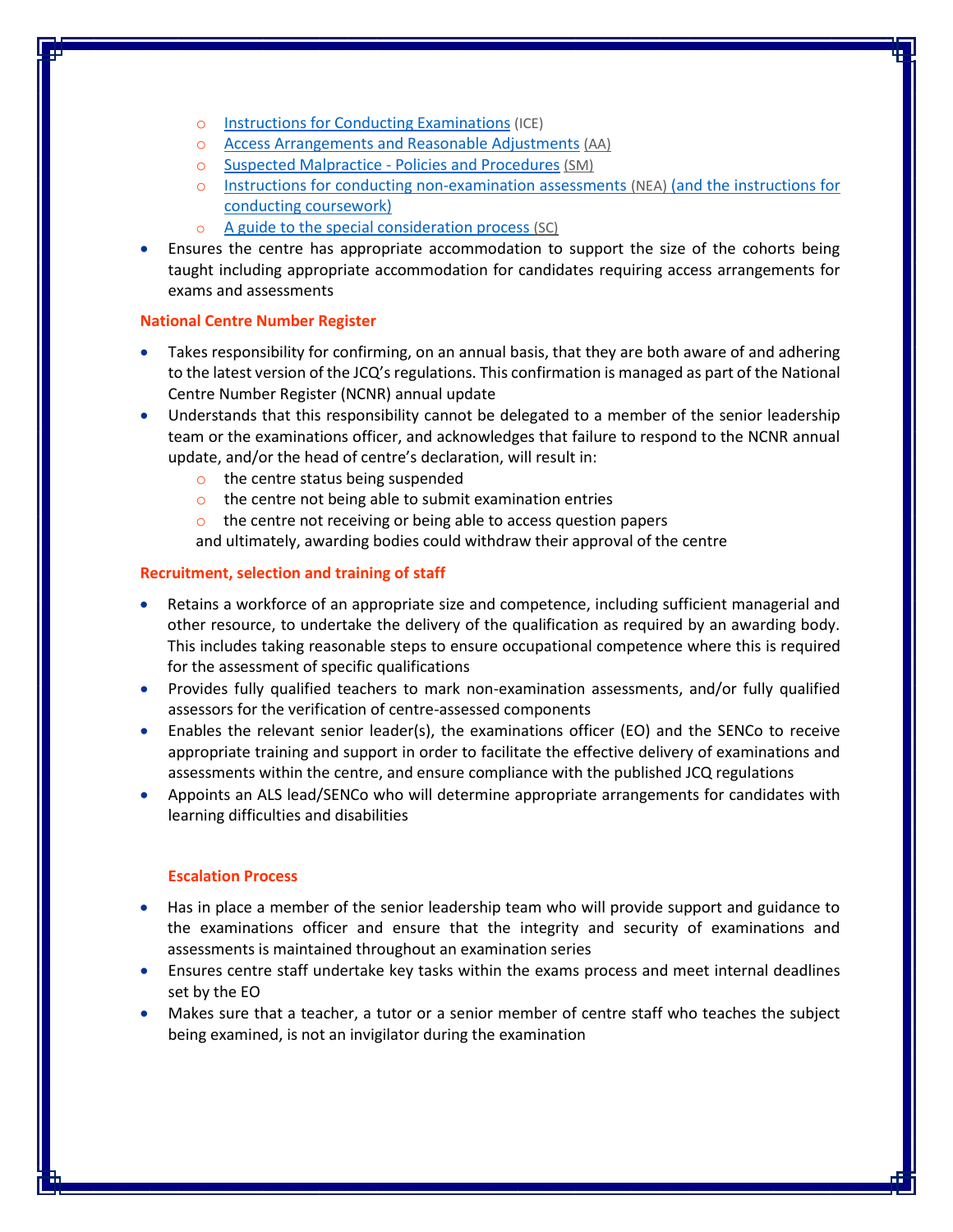#### **Delivery of qualifications**

- Delivers qualifications, as required by the awarding body, in accordance with relevant equality legislation. This includes but is not limited to ensuring that qualifications are made available to all candidates capable of undertaking them and seeking reasonable adjustments for disabled candidates
- Enables candidates to receive sufficient and up to date laboratory experience, or relevant training where required by the subject concerned
- Where/if using a third party to deliver any part of a qualification at the centre:
	- $\circ$  maintains oversight of, and responsibility for, the delivery of the qualification in accordance with JCQ regulations and awarding body requirements
	- $\circ$  has in place a written agreement with the third party ensuring that a copy of the written agreement is available for inspection if requested by the awarding body

#### **Security of assessment materials**

- Takes all reasonable steps to maintain the integrity of the examinations/assessments, including the security of all assessment materials, by ensuring:
	- $\circ$  the location of the centre's secure storage facility in a secure room solely assigned to examinations for the purpose of administering secure examination materials
	- o the secure room only contains exam-related material
	- $\circ$  there are between two and six keyholders only, each of whom must fully understand their responsibilities as a key holder to the secure storage facility
	- $\circ$  access to the secure room and secure storage facility is restricted to the authorised two to six keyholders and staff named and approved by the head of centre are accompanied by a keyholder at all times
	- $\circ$  appropriate arrangements are in place to ensure that confidential materials are only handed over to authorised members of centre staff
	- $\circ$  the relevant awarding body is immediately informed if the security of question papers or confidential supporting instructions is put at risk
	- $\circ$  that when it is permitted to remove question papers from secure storage, and to avoid potential breaches of security, arrangements are in place to carefully check and record that the correct question paper packets are opened
- Makes arrangements to receive, check and store question papers and examination material safely and securely at all times and for as long as required in accordance with the current JCQ publication *Instructions for conducting examinations*
- Makes arrangements to receive and issue material received from the awarding bodies to staff and candidates, and notify them of any advice and instructions relevant to the examinations and assessments
- Allows candidates access to relevant pre-release materials on, or as soon as possible after, the date specified by the awarding bodies
- Through taking an ethical approach and working proactively to avoid malpractice among students and staff takes all reasonable steps to prevent the occurrence of any malpractice/maladministration before, during the course of and after examinations have taken place
- Ensures any person involved in administering, teaching or completing examinations/assessments is advised that where malpractice is suspected, or alleged, personal data about them will be provided to the awarding body (or bodies) whose examinations/assessments are involved.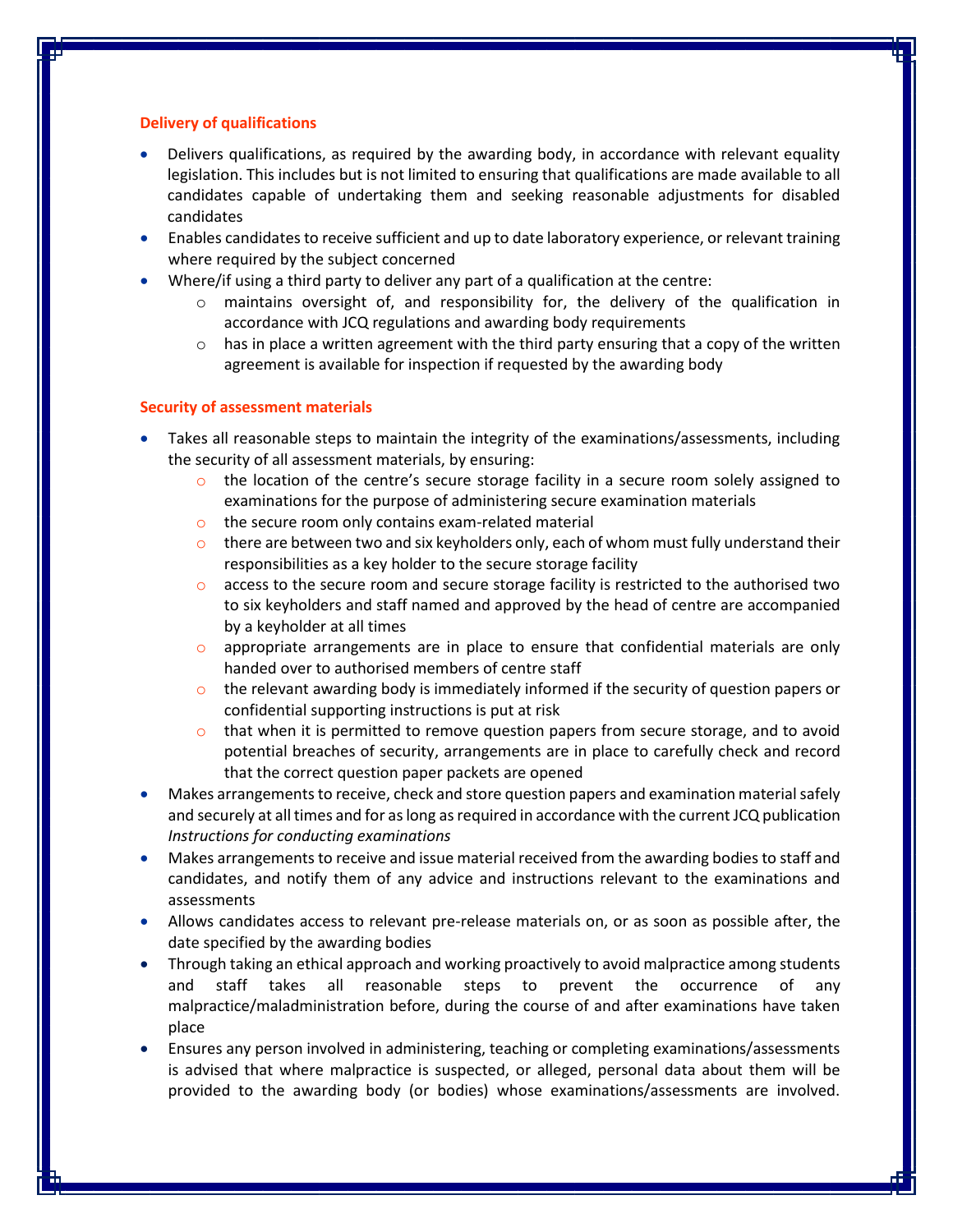Personal data about them may also be shared with other awarding bodies, the qualifications regulator or professional bodies in accordance with the JCQ publication *Suspected malpractice – Policies and procedures*

- Ensures irregularities are investigated and informs the awarding bodies of any cases of alleged, suspected or actual incidents of malpractice or maladministration, involving a candidate or a member of staff, are reported to the awarding body immediately
- Ensures risks to the exam process are assessed and appropriate risk management processes/contingency plans are in place (that allow the senior leadership team to act immediately in the event of an emergency or staff absence)

**The Exams Officer** (the individual to whom the Head of Centre has delegated responsibility for the administration of exams in their centre):

- Manages the administration of external exams;
- Understands the contents of annually updated JCQ publications including:
	- o [General Regulations for Approved Centres](http://www.jcq.org.uk/exams-office/general-regulations)
	- o [Instructions for Conducting Examinations](http://www.jcq.org.uk/exams-office/ice---instructions-for-conducting-examinations)
	- o [Suspected Malpractice -](http://www.jcq.org.uk/exams-office/malpractice) Policies and Procedures
	- o [Post-results services](http://www.jcq.org.uk/exams-office/post-results-services) (PRS)
	- o [A guide to the special consideration process](https://www.jcq.org.uk/exams-office/access-arrangements-and-special-consideration/regulations-and-guidance/)
- Completes/submits the National Centre Number Register annual update (administered on behalf of the JCQ member awarding bodies by OCR [https://ocr.org.uk/administration/ncn-annual](https://ocr.org.uk/administration/ncn-annual-update/)[update/\)](https://ocr.org.uk/administration/ncn-annual-update/) by the end of October each year Is familiar with the contents of annually updated information from awarding bodies on administrative procedures, key tasks, key dates and deadlines
- Ensures key tasks are undertaken and key dates and deadlines met
- Works with the SENCo to ensure invigilators supervising access arrangement candidates and those acting as a facilitator supporting access arrangement candidates fully understand the respective role and what is and what is not permissible in the exam room
- Recruits, trains and deploys a team of internal/external invigilators; appoints lead invigilators, as required and keeps a record of the content of training provided to invigilators for the required period
- Advises the Academy Leadership Team, subject and class tutors and other relevant support staff on annual exams timetables and procedures as set by the various awarding bodies;
- Supports the head of centre in ensuring that awarding bodies are informed (where required) of any conflict of interest declared by members of centre staff and in maintaining records that confirm the measures taken/protocols in place to mitigate any potential risk to the integrity of the qualifications affected before the published deadline for entries for each examination series
- Briefs other relevant centre staff where they may be involved in the receipt and dispatch of confidential exam materials on the requirements for maintaining the integrity and confidentiality of the exam materials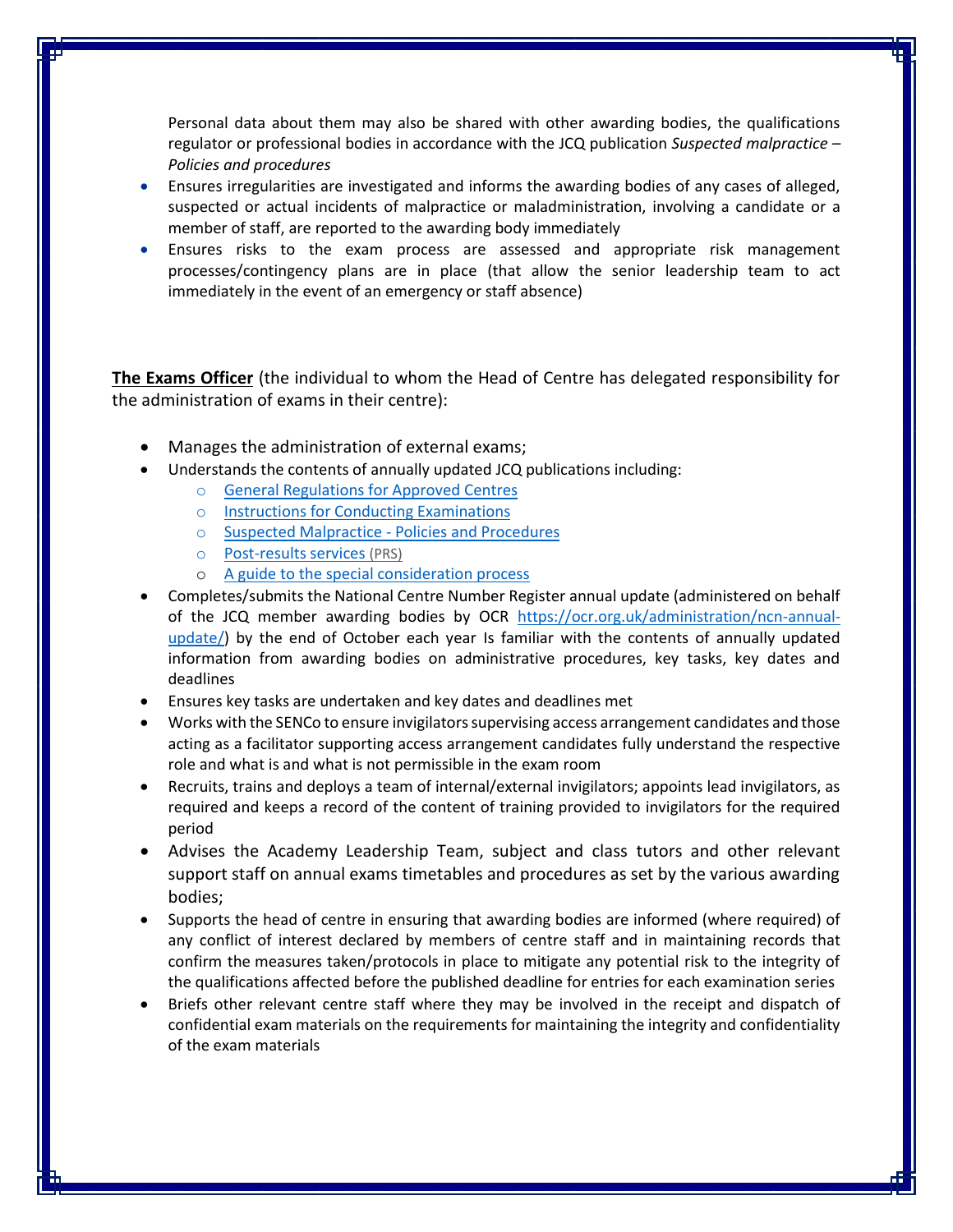- Oversees the production and distribution, to all centre staff and candidates, of an annual calendar for all exams in which candidates will be involved and communicates regularly with staff concerning imminent deadlines and events;
- Ensures that the candidates and their parents are informed of and understand those aspects of the exams timetables that will affect them;
- Ensures that the JCQ Information for candidate's documents (on-screen tests, social media and written examinations) are distributed to all candidates whether electronically or in hard copy format prior to examinations taking place.
- Checks with teaching staff that the necessary coursework and/or controlled assessments are completed on time and in accordance with JCQ guidelines;
- Maintains systems and processes to support the timely entry of candidates for their exams;
- Receives, checks and stores securely all exam papers and completed scripts and ensures that scripts are dispatched as per the guidelines;
	- Identifies and manages exam timetable clashes;
	- Accounts for income and expenditures relating to all exam costs/charges;
	- Ensures candidates coursework/controlled assessment marks are submitted, and any other material required by the appropriate awarding bodies correctly and on schedule;
	- Tracks, dispatches, and stores returned coursework/controlled assessments.
	- Arranges for dissemination of exam results and certificates to candidates and forwards, in consultation with the ALT and the RSL, any post results service requests.
	- Prepares an annual report for Head of Centre indicating where future procedural improvements may be made;
	- Completes any paperwork relating to the exam, such as late arrivals records;
	- Quality assures the examination process.

## **Senior leaders**

- Are familiar with the contents, refer to and direct relevant centre staff to annually updated JCQ publications including:
- [General Regulations for Approved Centres](http://www.jcq.org.uk/exams-office/general-regulations)
- [Instructions for Conducting Examinations](http://www.jcq.org.uk/exams-office/ice---instructions-for-conducting-examinations)
- [Access Arrangements and Reasonable Adjustments](http://www.jcq.org.uk/exams-office/access-arrangements-and-special-consideration/regulations-and-guidance)
- [Suspected Malpractice -](http://www.jcq.org.uk/exams-office/malpractice) Policies and Procedures
- [Instructions for conducting non-examination assessments](http://www.jcq.org.uk/exams-office/non-examination-assessments) (and the instructions for conducting coursework)
- [A guide to the special consideration process](http://www.jcq.org.uk/exams-office/access-arrangements-and-special-consideration/regulations-and-guidance)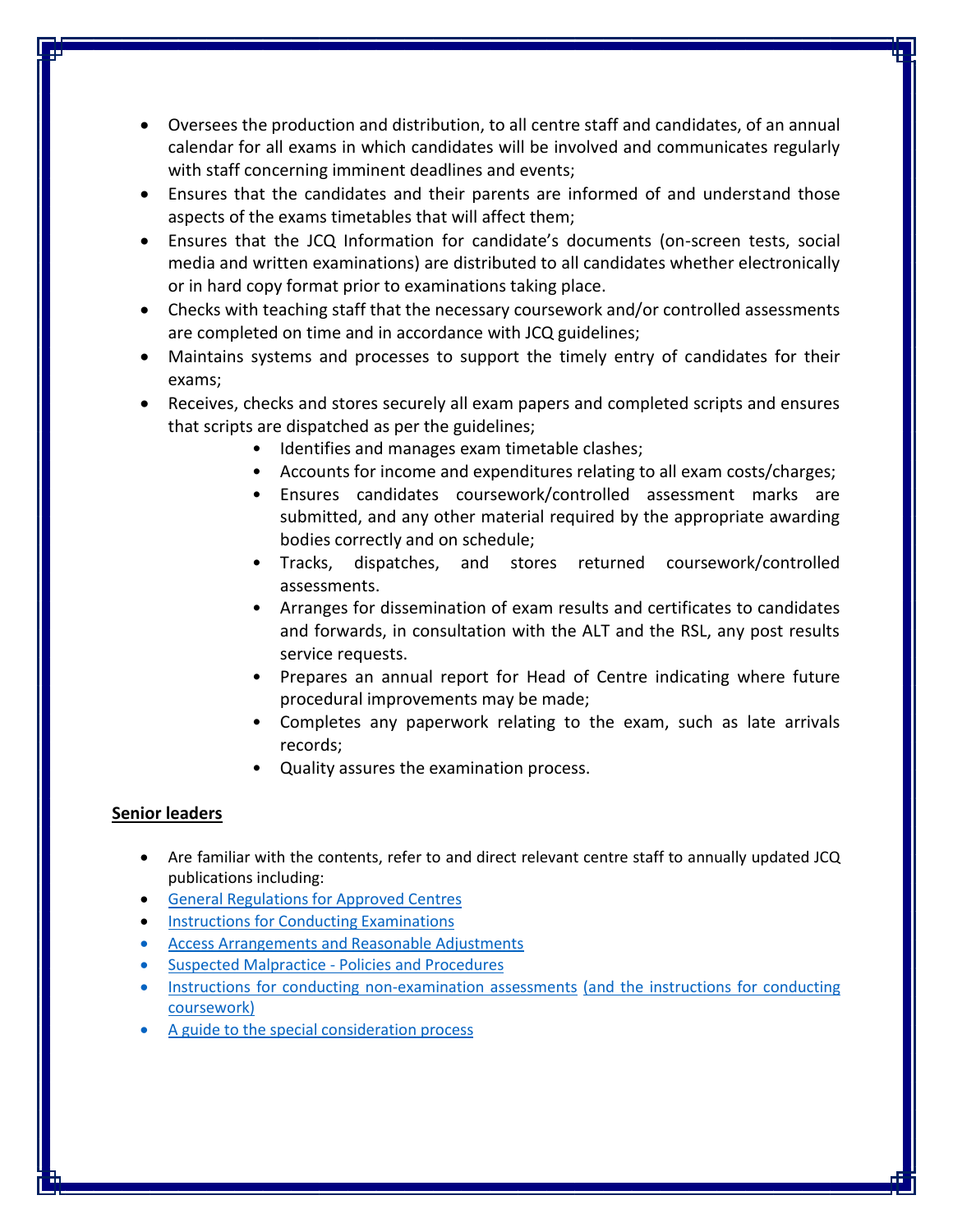#### **Heads of Department** are responsible for:

• Guidance and pastoral oversight of candidates who are unsure about exam entries or amendments to entries;

• Accurate completion of entry and all other mark sheets and adherence to deadlines as set by the Exams Officer;

• Accurate completion of coursework/controlled assessment mark sheets and declaration sheets;

- Contributing to decisions on post-results procedures;
- Organising moderation and standardisation of any controlled assessment, working with the Quality Nominee in the case of BTEC / NCFE courses;
- Advice on appeals and remarks;

• Confirming which exam board and codes (including certification codes) they intend to use and clearly indicating which units are practical exams or controlled assessments.

**Teachers** are responsible for:

• Supplying information on entries, coursework and controlled assessments as required by the Head of Department and/or Exams Officer.

• Putting together students work for moderation – sample requests.

**SENCO** is responsible for:

- Understands the contents, refers to and directs relevant centre staff to annually updated JCQ publications including:
	- [Access Arrangements and Reasonable Adjustments](http://www.jcq.org.uk/exams-office/access-arrangements-and-special-consideration/regulations-and-guidance)

Identification and testing of candidates requirements for access arrangements and the administration of [Access Arrangements](https://www.jcq.org.uk/exams-office/access-arrangements-and-special-consideration) with both JCQ or other external examination boards, as well as the organisation of the access arrangements within school;

- Process any necessary applications in order to gain approval (if required);
	- Working with the Exams Presents when requested by a JCQ Centre Inspector, evidence of the assessor's qualification
- Officer to provide the access arrangements required by candidates in exams rooms.

**Invigilators** are responsible for:

- Attend/undertake training, update, briefing and review sessions as required
- Provide information as requested on their availability to invigilate
- Sign a confidentiality and security agreement and confirm whether they have any current maladministration/malpractice sanctions applied to them
- Assisting the Exams Officer in the efficient running of exams according to JCQ regulations;
- Collection of exam papers and other material from the exams office before the start of the exam;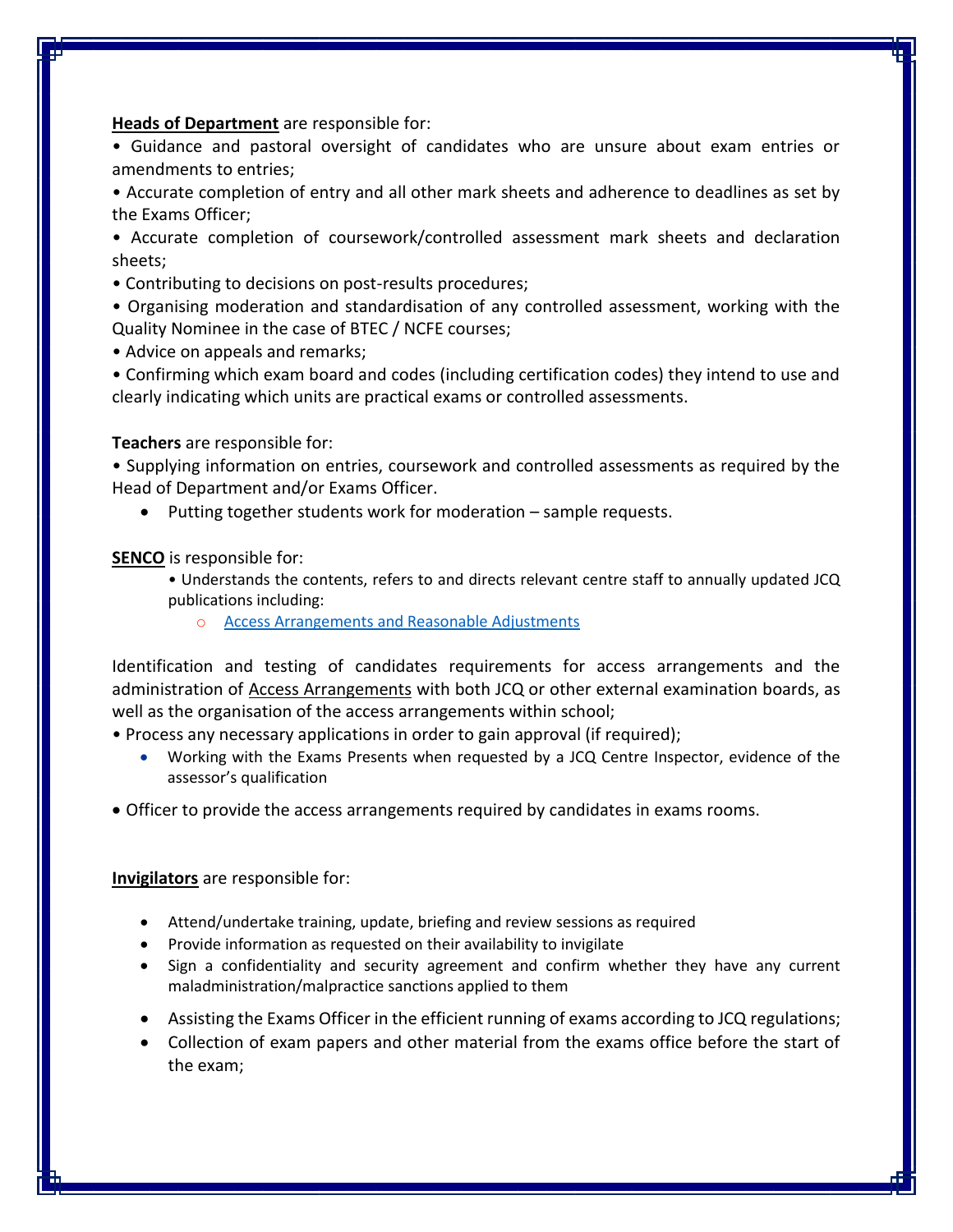- Collection of all exam papers in the correct order at the end of the exam and ensuring their return to the exams office;
- Recording and reporting required information in the exam;
- Know and follow JCQ regulations [\(ICE\)](https://www.jcq.org.uk/exams-office/ice---instructions-for-conducting-examinations) for conducting exams at all times;
- Admit candidates into the exam room on time and in the appropriate manner ensuring they know they are under exam conditions;
- Ensure candidates have been identified, marked present and any absentees are reported;
- Open and distribute exam papers and other materials to candidates;
- Read erratum notices;
- Supervise candidates in a quiet unobtrusive manner;
- Report any instances of suspected malpractice to the Exams Officer;
- Undertake any other exam duties outlined by the school.

#### **Candidates** are responsible for:

• Confirming and signing of entries;

• Understanding coursework/controlled assessment regulations and signing a declaration that authenticates the coursework as their own;

- Ensuring they conduct themselves in all exams according to the JCQ regulations;
- It is the candidate's responsibility to ensure he/she has been entered for the correct exam, and when the examination will take place;
- Being fully prepared for exams with all the required equipment. The Centre will only provide any items listed on the exam paper as being supplied by the centre.
- Arriving on time for examinations
- Requesting and paying for resits within the published deadlines;
- Requesting and paying for post result services within the published deadlines;

#### **Administrative staff:**

•Accurate completion of entry and all other mark sheets and adherence to deadlines as set by the Exams Officer;

- •Assisting the Exams Officer in the timetabling of the examinations;
- •Assist the Exams Officer in the production of individual timetables for students;
- •Receives, logs, checks and stores securely all exam papers and completed scripts and ensures that scripts are dispatched as per the guidelines;
- •Posting of exam papers/controlled assessments;
- •Tracks, dispatches, and stores returned coursework/controlled assessments;
- •Assists the Exams Officer regarding requests for the post result services to be implemented.

#### **Premises Manager:**

• Setting up and maintaining exam rooms.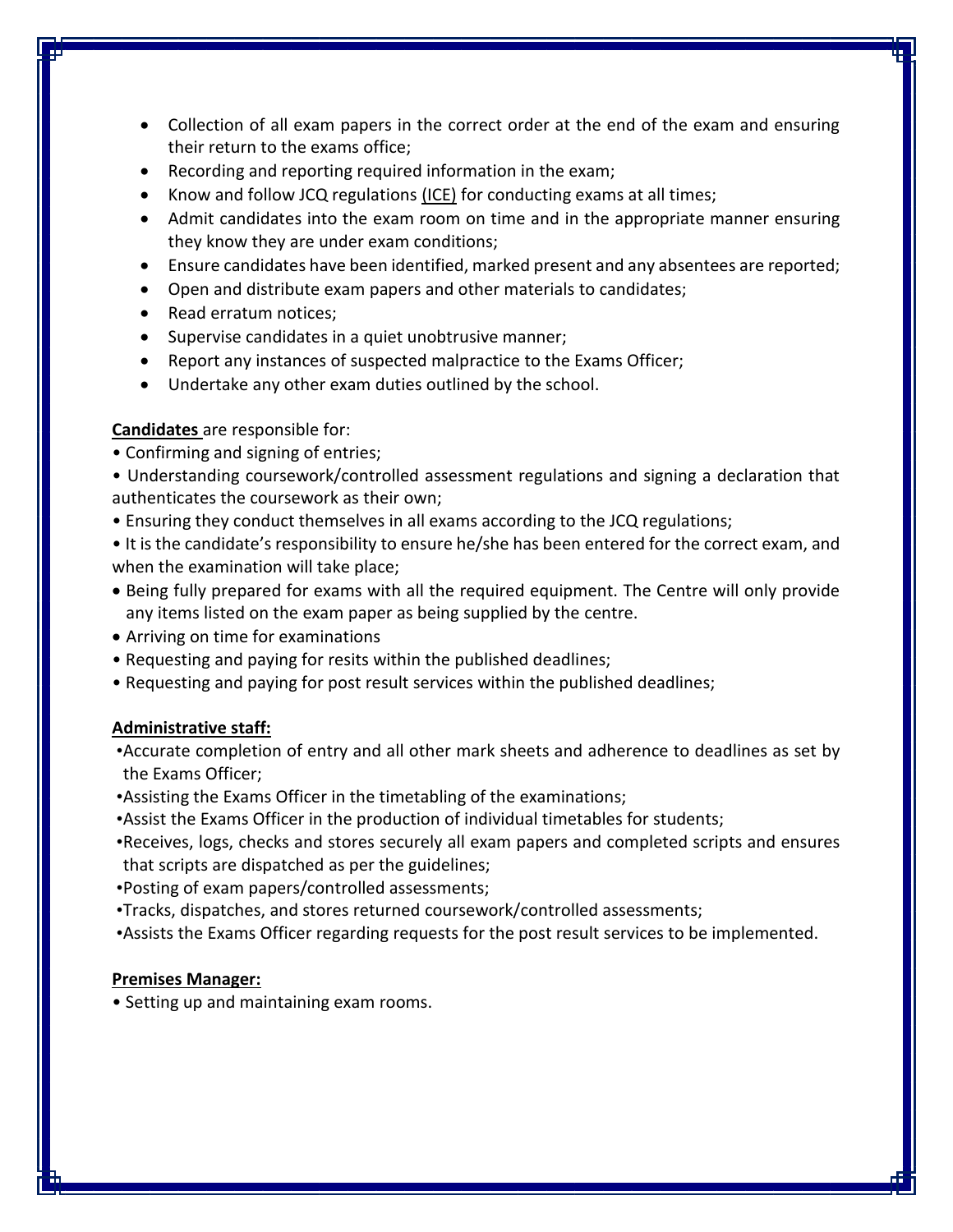#### **THE STATUTORY TESTS AND QUALIFIACTIONS OFFERED**

• The qualifications offered at this centre are decided by the Head of Centre, SLT, RSL and Heads of Department.

• The types of qualifications offered are GCSE, Entry Level, Btec and Vocational NVQs in partnership with further educational establishments and training providers.

• The subjects offered for these qualifications in any academic year may be found in the Centre's options booklet for that year and Curriculum policy. If there has been a change of syllabus from the previous year, the Exams Officer must be informed prior to the start of the academic year by the Head of Department.

• Informing the exams office of changes to the specification is the responsibility of the Head of Department.

• Decisions on whether a candidate should be entered for a particular subject will be taken by SLT / RSL in consultation with the candidates, their parents and the Head of Department.

• Decisions on whether a student should not be entered for an individual subject will be taken in consultation with the students, parents or carers, SENCO, RSL, subject teachers, Heads of Department and the Head of Centre.

#### **1. EXAM SERIES AND TIMETABLES**

• External GCSE exams and assessments are scheduled in May/June. BTEC/NCFE external examinations can take place throughout the academic year based on their own timetables.

• Internal exams are held in November, February and March

• Exam series used in the centre are decided by the Head of Centre, ALT / RSL and the Heads of Department.

#### **Exam Timetables**

• The Exams Officer will circulate provisional and confirmed timetables for internal and external exams to all interested parties.

• The Exams Officer will provide individualised exam timetables for each candidate

#### **2. ENTRIES, ENTRY DETAILS AND LATE ENTRIES**

• Students are selected for exam entries by subject teachers in consultation with the Head of Department and Head of Centre.

• Parents or carers, on behalf of students can request a subject entry, change of level or withdrawal in conjunction with the Head of Department and in writing.

• Entries from external candidates are accepted at the Centre's discretion.

• Entry deadlines are circulated to Heads of Department and subject teachers via the school bulletin, notice boards, email and internal mail.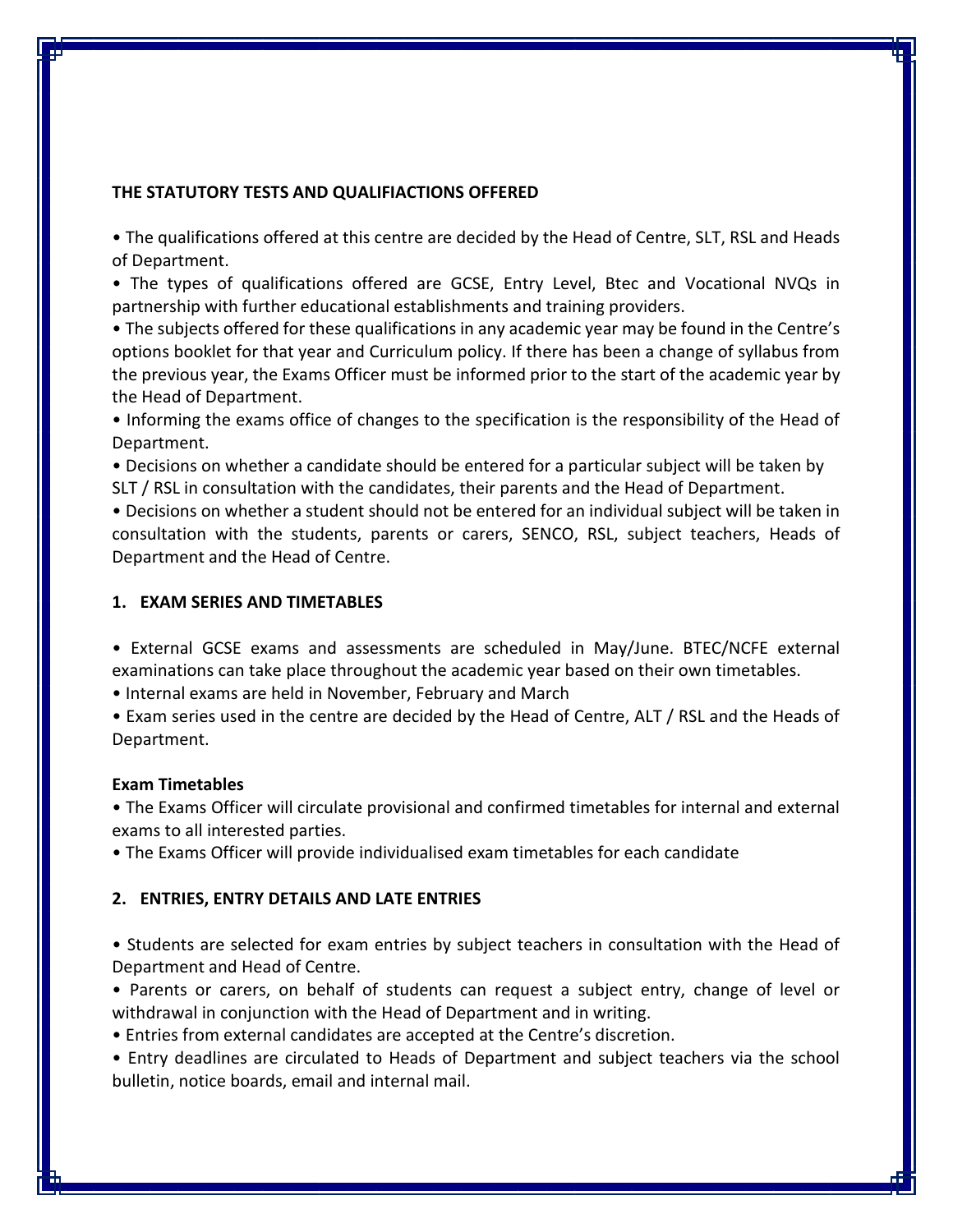• Heads of Department will provide estimated entry information to the Exams Officer to meet JCQ and awarding body deadlines.

• Late entries are requested by the Heads of Department and authorised by the Head of Centre.

## **3. EXAM FEES**

• The centre will pay all normal exam fees on behalf of students.

• Late entry, amendment fees or penalty fees will be charged to the department or student dependant on the origin of the request for the late entry or amendment.

• Re-sit fees will be the responsibility of the student, parent or carer at the discretion of the Head of Centre.

• Students or departments will not be charged for changes of tier, withdrawals made by the proper procedures or alterations arising from administration processes provided these are made within the time allowed by the awarding bodies and do not incur penalty fees

• Students, parents or carers will be charged for wasted examination fees in accordance with the centre's charging policy:

**"The Governing Body will make a charge for; the recovery of examination fees from the parents/carers of any student who fails, without good reason (medical evidence is required), to take a public examination."** 

#### **4. THE EQUALITY ACT 2010, SPECIAL NEEDS AND ACCESS ARRANGEMENTS**

#### **Equality Legislation**

- [The Equality Act of 2010](http://www.legislation.gov.uk/ukpga/2010/15/pdfs/ukpga_20100015_en.pdf) extends the application of the Equality Act to general qualifications.
- All exam centre staff must ensure that they meet the requirements of any equality legislation.
- The centre will comply with the legislation, including making reasonable adjustments to the service that they provide to candidates in accordance with requirements defined by the legislation, awarding bodies, and JCQ. This is the responsibility of the Exams Officer in consultation with the SENCO & Premises Manager.

#### **Access Arrangements**

- •The SENCO will inform subject teachers of candidates with special educational needs and any special arrangements that individual candidates will need during the course and in any assessments/exams, both internal & external, that are set during their education, so it is in line with their normal practice.
- •A candidate's access arrangements requirement is determined by the SENCO, medical professional, educational psychologist or specialist teacher.
- •Ensuring there is appropriate evidence for a candidate's access arrangement is the responsibility of the SENCO in conjunction with the Exams Officer.
- •Submitting completed access arrangement applications to the awarding bodies is the responsibility of the SENCo.
- •The SENCo will be responsible for the training required to comply with the appropriate access arrangements and records will be maintained.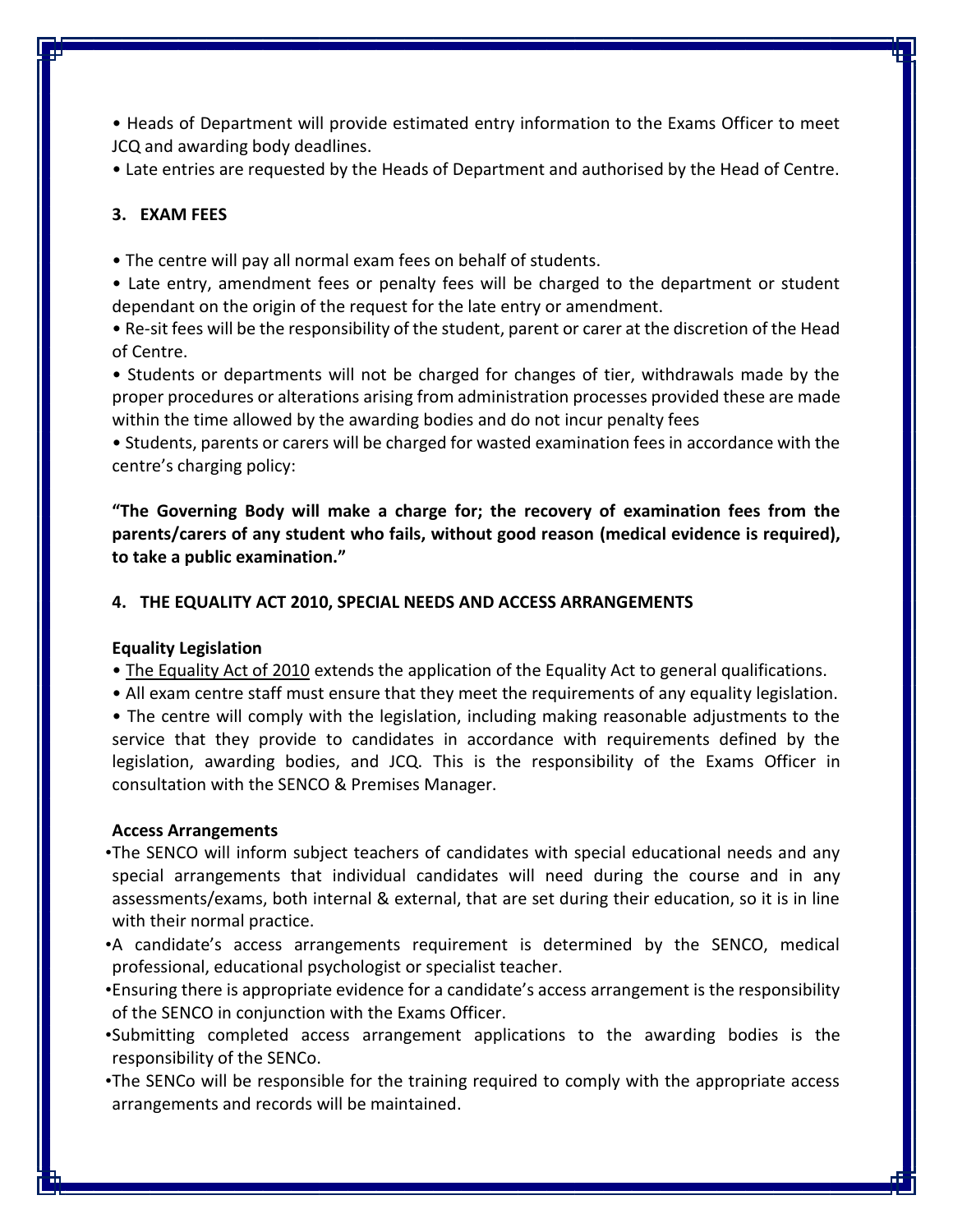- •Rooming for access arrangement candidates will be arranged by the Exams Officer.
- •Invigilation and support for access arrangement candidates, as defined in the [JCQ access](https://www.jcq.org.uk/exams-office/access-arrangements-and-special-consideration/regulations-and-guidance)  [arrangements regulations,](https://www.jcq.org.uk/exams-office/access-arrangements-and-special-consideration/regulations-and-guidance) will be organised by the SENCo.
- •The SENCO will record supporting evidence for each arrangement and deliver this to Exams Officer for submission to exam board.
- •Invigilators MUST be informed of access arrangements and the specific arrangements awarded.

## **Contingency planning**

- Contingency planning for exams administration is the responsibility of the Exams Officer.
- •. Contingency Day: Wednesday 29<sup>th</sup> June 2022

## **5. MANAGING INVIGILATORS**

- Recruitment of invigilators is the responsibility of the Exams Officer.
- Securing the necessary Disclosure Barring Service (DBS) clearance for new invigilators is the responsibility of the Finance and Business manager
- DBS fees for securing clearance are paid by the centre.
- Invigilators' rates of pay are set by the Head of Centre.
- Invigilators are recruited, timetabled, and appropriately trained by the Exams Officer.
- Records of all training and updates will be maintained for both invigilators and staff involved in access arrangements.
- Invigilators be in the **ratio 1:30 for written examinations, 1:20 for timed Art examinations and 1:20 for onscreen examinations.**
- The Exams Officer will ensure that all invigilators are familiar with the emergency evacuation procedure prior to the start of the exam seasons
- Lone invigilators must have access to a phone to summon support, but must do so without leaving the examination room or disturbing the candidates. The invigilator is only allowed to answer a mobile phone in the examination room for this purpose. The phone must be kept on **silent mode**.
- External invigilators are regulated by the JCQ and responsible for invigilation of all exams, including computer based exams, in accordance with the JCQ instructions for conducting exams published annually and the *[Notice to persons present.](https://www.jcq.org.uk/exams-office/ice---instructions-for-conducting-examinations/notice-to-centres---the-people-present)*

## **6. STORAGE OF CONFIDENTIAL MATERIAL**

## **Storage**

- All examination material is to be logged immediately upon receipt, still in secure packaging, and the Exams Officer informed, and placed in the secure storage location.
- The number of papers must be checked against the entries by the Exams Officer.
- Only current examination material / papers are to be stored in the secure storage. All previous materials are to be removed.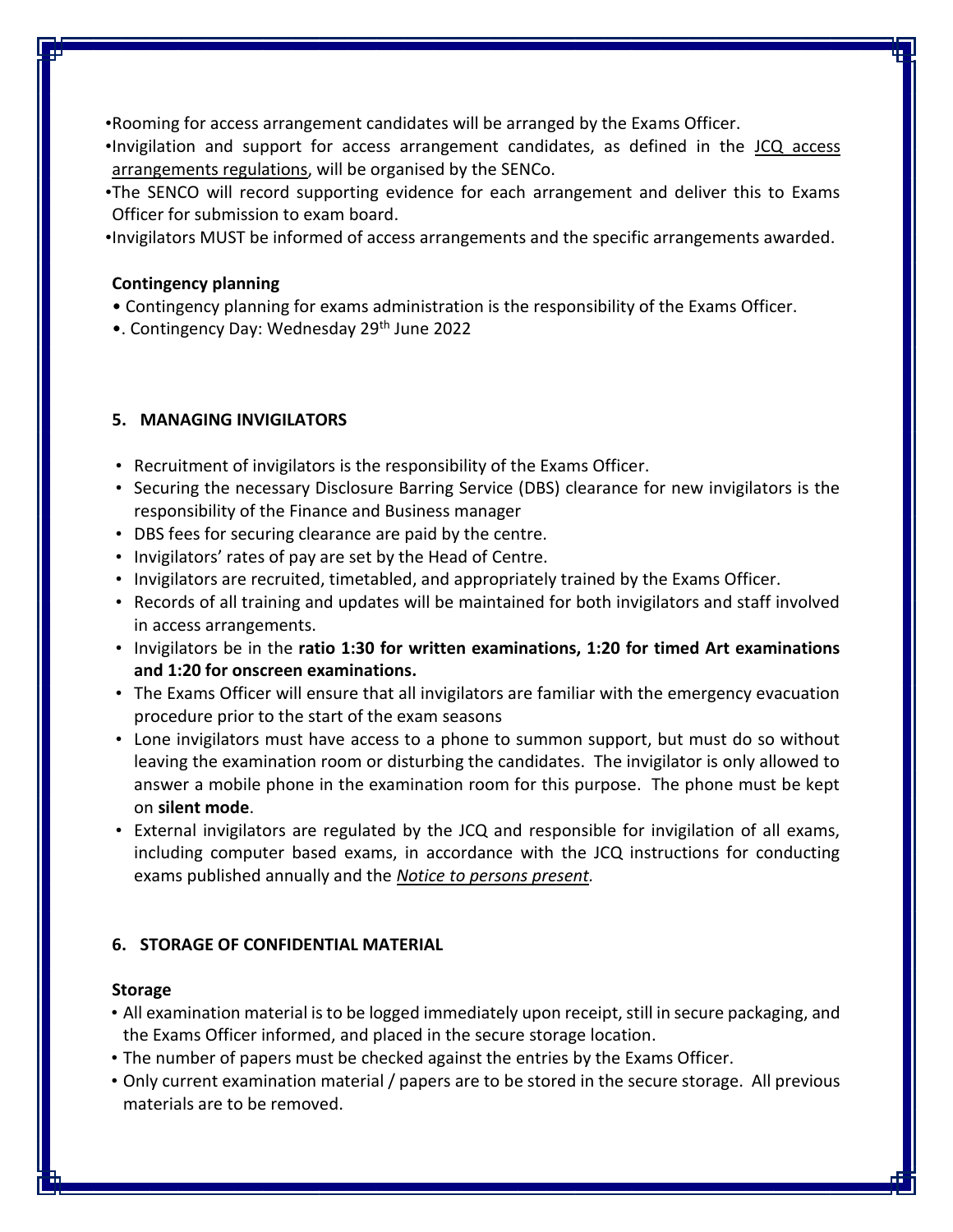- Only the Exams Officer, Deputy Head and Head of Centre will be permitted to access the secure storage location, restricted to 2-4 key holders.
- Confidential examination material / papers can only be checked within the secure storage location.
- The awarding body should be advised immediately if material is received in error.
- If packets of papers have to be opened prior to the start of the examination, this must be done within the secure storage location. Any papers that are to be move to another location / examination room, must then be placed in a sealed envelope.

## **7. MANAGING EXAMINATIONS**

## **Malpractice**

• The Head of Centre in consultation with the Exams Officer is responsible for investigating suspected malpractice as per the JCQ document *[Suspected Malpractice in Examinations and](https://www.jcq.org.uk/exams-office/malpractice)  [Assessment](https://www.jcq.org.uk/exams-office/malpractice)*.

- Where a candidate is being disruptive, the invigilator must warn the candidate that he/she may be removed from the examination room, the awarding body informed, and that this may lead to them being disqualified from the examination, and possibly all their examinations.
- Any suspected malpractice must be recorded and the awarding body informed immediately.

## **Exam days**

- External examinations must start within half an hour of the published start time, either before or after, or the awarding body must be notified. (PST = 9:00am. Start can be between 8:30am-9:30am) Candidates MUST be awarded the full amount of time.
- The Exams Officer will book all exam rooms after liaison with other users and make the question papers, other exam stationery and materials available for the invigilator.
- Site management are responsible for setting up the allocated rooms, under the direction of the Exams Officer.
- Papers should be checked in the secure storage location date, time, subject, unit / component.
- The Exams Officer / designated lead invigilator will start and finish all exams in accordance with JCQ guidelines.
- Subject staff may not be present in the examination room at the start of the exam to assist with identification of candidates.
- Any staff present must be in accordance with the rules defined by JCQ concerning who is allowed in the exam room and what they can do.
- A relevant subject teacher must be available if any advice is needed in an exam **only after authorisation** from the relevant awarding body.
- Members of ALT are permitted inside the examination room, but any member of staff or ALT who has had responsibility for the delivery of the subject content **is not permitted in the examination room**.
- In practical exams, subject teachers' availability will be in accordance with JCQ guidelines.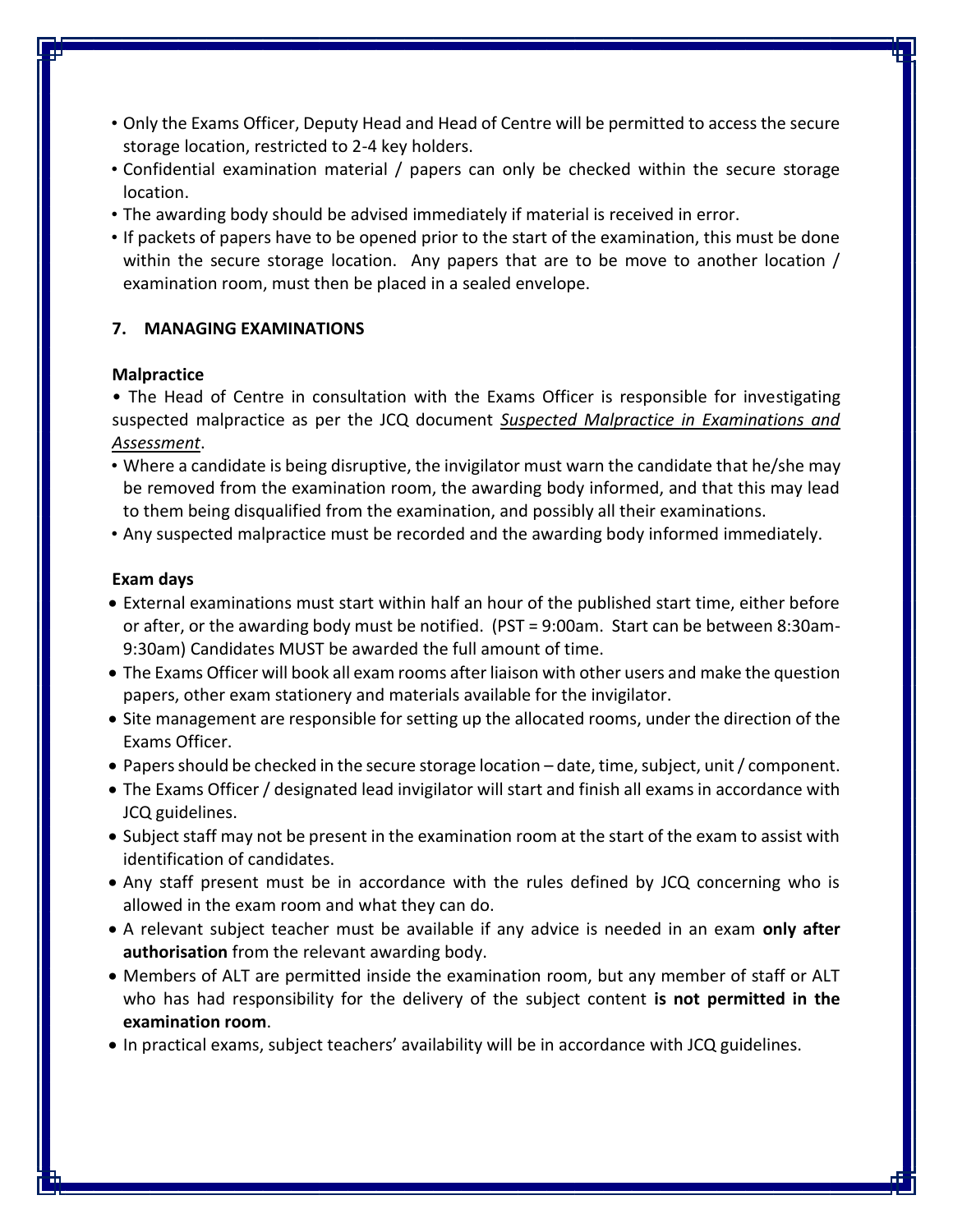- Exam papers must not be read by any staff beyond the formal checking of the paper with the candidates or be removed from the exam room before the end of a session, or until all the candidates have completed the examination.
- After an exam, the Exams Officer will arrange for the safe dispatch of completed examination scripts to awarding bodies, working in conjunction with the school office and Parcel Force.
- The Exam Room Incident Log will be used to record any incident (to help monitor or identify any particular patterns.)
- Toilet visits to be recorded on the invigilator form.

## **Exam Venues:**

- The exam timetable will be given to all staff and will identify the date, venue and duration of the exam.
- Where venues are required for alternative use i.e. main hall, staff involved must arrange room changes with the cover coordinator and inform the Exams Officer.
- The Exams Officer is responsible for ensuring that each exam venue complies with JCQ regulations and standards.
- Should an alternative site be necessary, the *JCQ Alternative Site form* must be completed no later than six weeks prior to the examination series.
- Question papers and examination materials must be stored in the secure storage location at the school, but moved no earlier than 90 minutes before the PST, still securely packaged.
- Fire regulations have been drawn up covering the exit arrangements from all exam venues during an examination.
- Evacuation procedures are carried out in accordance with JCQ regulations.

## **Candidates:**

- The Exams Officer will provide written information to candidates in advance of each exam series.
- Candidates must have their identity confirmed by the invigilators / Exams Officer one in the examination room.
- Any candidate whose identity cannot be confirmed due to the wearing of religious head gear, must be escorted by two members of staff of the same gender to another room, to enable an identification to be confirmed.
- The centres published rules on acceptable dress and behaviour apply at all times. Candidates' personal belongings remain their own responsibility and the centre accepts no liability for their loss or damage.
- Candidates are responsible for bringing with them into an exam any equipment required to complete the exam. The centre will provide any items listed on the exam paper as being supplied by the centre.
- In an exam room, candidates must not have access to items other than those clearly allowed in the instructions on the question paper, the stationery list, or the specification for that subject. This is particularly true of mobile phones and other electronic communication or storage devices with text or digital facilities. Any precluded items must not be taken into the exam room.
- Students' personal belongings remain their own responsibility and the centre accepts no liability for their loss or damage.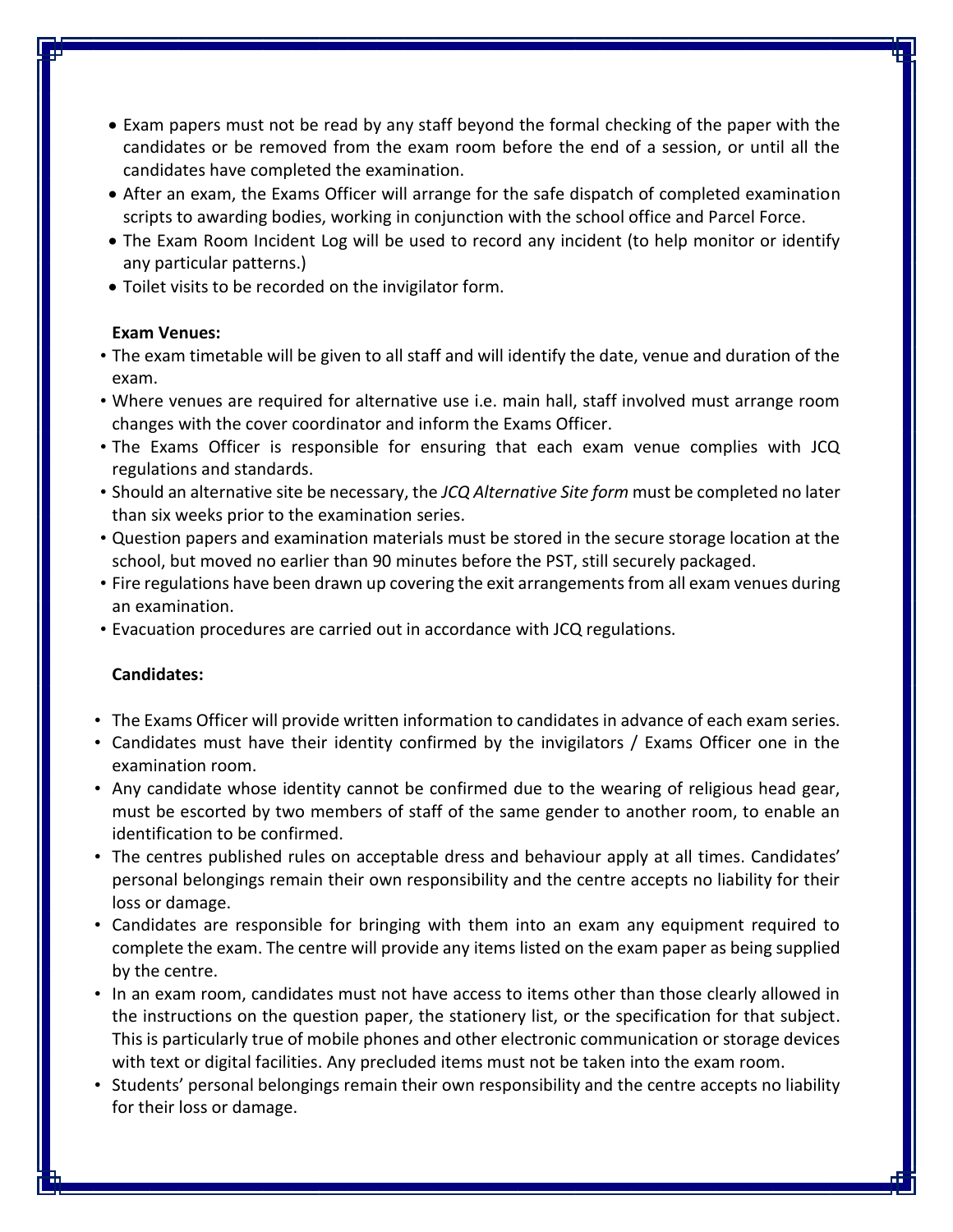- Disruptive candidates are dealt with in accordance with JCQ guidelines. Candidates are expected to stay for the full exam time at the discretion of the Exams Officer.
- Candidates who leave an exam room, for a genuine purpose requiring immediate return to the exam room, must be accompanied by an appropriate member of staff at all times.
- The Exams Officer is responsible for handling late or absent candidates on exam day.
- The Exams Officer will alert the attendance officer who will attempt to contact any student who is not present at the start of the exam. Students not present, or arriving late for an exam, will be dealt with in accordance with JCQ guidelines.
- The Exams Officer may allow the candidate to take the exam, on the understanding, that the candidate realises, it will be sent to the awarding body with a cover note detailing the lateness of their arrival. The candidate should be aware that the awarding body will make a decision as to whether they will receive a grade for the exam taken.
- It is very important that you are aware that the cost to the academy for the entries is hugely significant, and as the custodians of public funds, we have a responsibility to ensure that this is spent appropriately. When pupils fail to attend an examination for a valid reason or an examination paper is not accepted by the examination board due to a lack of punctuality, we will work to recover the necessary costs incurred.
- The unit cost of the paper = (subject entry cost / number of papers) x the number of papers missed or not accepted.
- Should there be a delay in completing payment(s) for missed exams we reserve the right to withhold the statement of results that would students expect to receive in August 2022.

## **8. CLASH CANDIDATES**

- The Exams Officer will be responsible for the management of clash candidates.
- Supervision must take place, but the awarding body does not need to be notified.
- If the examination is to be taken earlier than the PST, the candidate(s) must be supervised for one hour after the PST, with the completed answer papers in the secure storage location.
- If the examination is to be taken after the PST, then the candidate(s) must be supervised from 30 minutes after the PST until he/she/they begin the paper.
- Candidates also have responsibility to review their exam timetable and where they believe that their exams will clash, bring this to the attention of the Exams Officer.
- If it is not possible to take the exam in the afternoon session, then it must be taken the following morning. This includes taking it on a Saturday morning if the exam could not be conducted on the preceding Friday afternoon. The awarding body will need to be informed. Supervision must be arranged by the Exams Officer whilst on the school premises. Parents or guardians are responsible for maintaining the integrity/security of the examination whilst the candidate is not at school.
- The Exams Officer will be responsible as necessary for liaising with parents, identifying a secure venue and obtaining written verification from supervising parents of the candidate.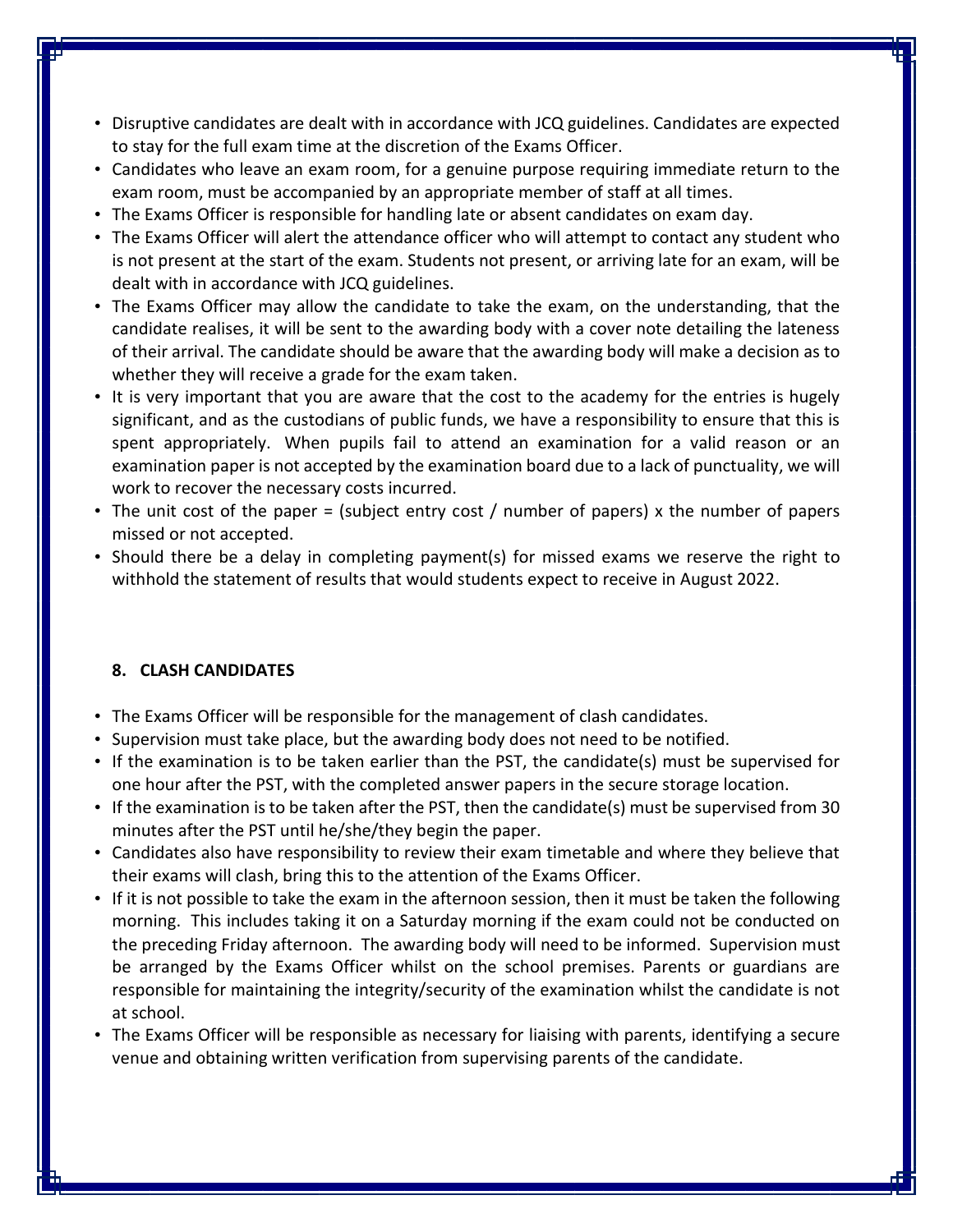#### **Special consideration**

• Should a candidate be unable to attend an exam because of illness, suffer bereavement or other trauma, be ill or otherwise disadvantaged or disturbed during an exam, then it is the candidate's responsibility to alert the centre's office to that effect.

• The candidate must support any special consideration claim with appropriate evidence within 3 days of the exam, for example a letter from the candidate's doctor.

• The exams officer will make a special consideration application to the relevant awarding body within 7 days of the exam.

• The Exams Officer is responsible for reviewing cases of special consideration and communicating the outcome accordingly.

• Candidates requiring special consideration must sign a data protection notice giving consent to the centre to share their personal details with awarding and regulatory bodies.

• Applications for special consideration including supporting evidence will be retained on file by the Exams Officer until after the reviews of marking and appeals process has concluded. These may be subject to JCQ inspection.

#### **9. CONTROLLED ASSESSMENT AND APPEALS AGAINST INTERNAL ASSESSMENT**

• Students should submit coursework within the deadlines set by the Head of Department, subject teachers and awarding bodies. Coursework received after the awarding body deadlines cannot be submitted.

• It is the duty of Heads of Department to ensure that all internal assessment is ready for dispatch at the correct time. The Exams Officer/Administrator will assist by keeping a record of each dispatch, including the recipient details and the date and time sent.

• Marks for all internally assessed work are provided to the Exams Officer by the Head of Department. The Exams Officer will inform staff of the date when appeals against internal assessments must be made by. Any appeals will be dealt with in accordance with the centre's Internal Appeals Procedure (IAP) document.

• All departments have copies of their risk assessments and must follow the guidelines provided according to the risk assessment created.

#### **Appeals against Internal Assessment**

The centre is obliged to publish a separate procedure on this subject, which is available from the Exams Officer. The main points are;

• Appeals may be made regarding the procedure used in internal assessment and not the actual mark or grades, submitted by the centre for moderation by the awarding body.

• Student's parents or carers wishing to appeal should contact the Exams Officer in the first instance to discuss the appeal. A formal written appeal request must be received at least 2 weeks before the date of the last external exam in the subject.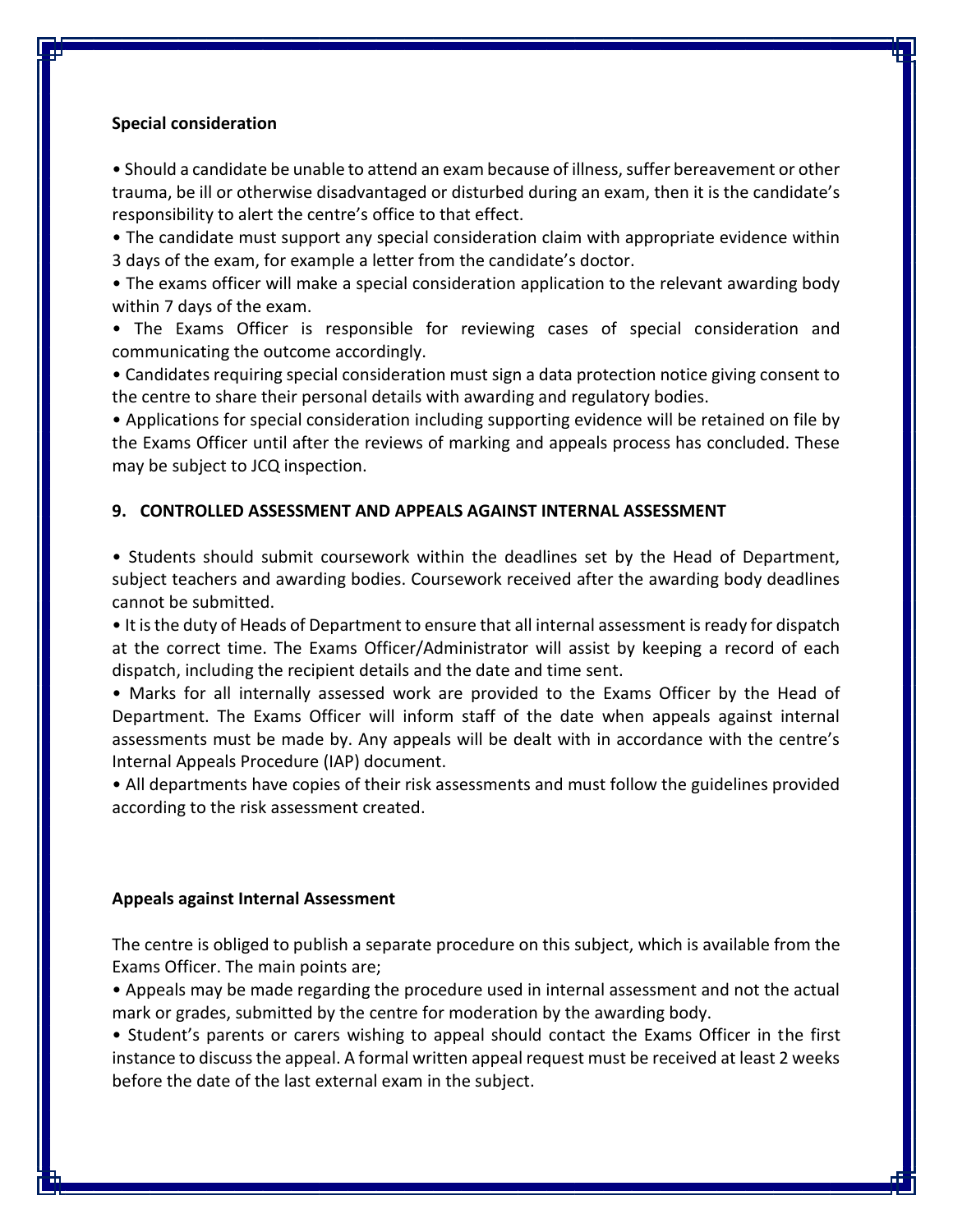• The Head of Centre's findings will be notified in writing and recorded for the awarding body inspection.

• Internally assessed work is moderated by awarding bodies to ensure consistency between centres. Such moderation can change the marks awarded for internally assessed work. This is outside the control of the centre and is not covered by this procedure. Details of the appeals procedure in respect of the awarding moderation, is available from the Exams Officer.

#### **10. RESULTS AND RESULTS SERVICES**

#### **Results**

• Candidates will receive individual results slips on results days in either person at the centre, collection on their behalf by a third party, provided they have written authorisation, or by post to their home address, (students to provide SAE).

• Results can be sent to pupils if prior notice and a stamped envelope, addressed to yourself, is provided to the Exams Officer.

• The results slip will be in the form of a centre produced document.

• Arrangements for the centre to be open on results days are made by the Head of Centre.

• The responsibility of the necessary staff on results days is the responsibility of the Head of Centre.

• The Exams Officer is responsible for ensuring the centre receives results on the scheduled days and by the agreed method.

• The Exams Officer must retain the original copy of results.

• Staff will receive results data on the same day that candidates receive their results, not before.

• Release of information to the public and press is the responsibility of the Head of Centre together with the administration staff.

#### **Enquiries about results (EAR)**

• EARs may be requested by centre staff or the candidate following the release of results. A request for a review or clerical check requires the written consent of the candidate, a request for a

re-moderation of internally assessed work may be submitted without the consent of the group of candidates.

• The cost of EARs will be paid by the centre/department/candidate dependent on who makes the request, as stated in the Internal Appeals Procedure (IAP) document.

• All decisions on whether to make an application for an EAR will be made by the candidate in consultation with Subject Leader.

• If a candidate's request for an EAR is not supported, the candidate may appeal and the centre will respond by following the process in its Internal Appeals Procedure (IAP) document.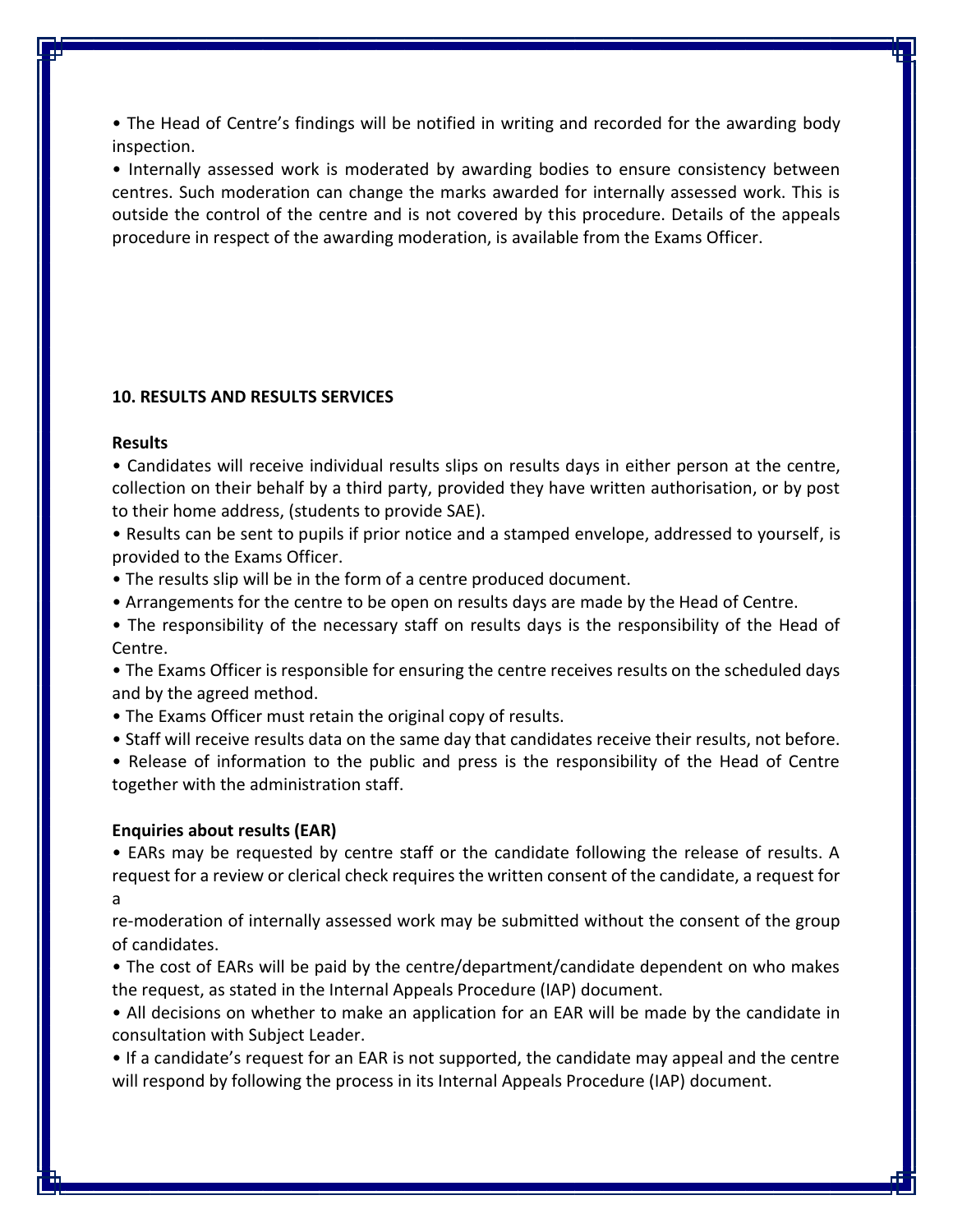• All processing of EARs will be the responsibility of the Exams Officer, following the JCQ guidance.

• Outline enquiries about results has two main services:

- $\triangleright$  Service 1 clerical recheck of your marks
- $\triangleright$  Service 2 a remark of a component (single paper) which includes a clerical recheck a photocopy of the script can also be available on request for an additional fee

There are three possible outcomes of service 2

- $\triangleright$  Your original mark is lowered, so your final grade may be lower than the original grade you received
- $\triangleright$  Your original mark is confirmed as correct and there is no change to your grade
- $\triangleright$  Your original mark is raised, so your final grade may be higher than the original grade you received

• Candidates are provided with blank forms for completion when they receive their results, for use if they wish to make any enquiries.

### **Access to scripts (ATS)**

• After the release of results, candidates may ask subject staff to request the return of written exam papers within 7 days of the receipt of results.

• Centre staff may also request scripts for investigation or for teaching purposes. For the latter, the consent of candidates must be obtained.

• An EAR cannot be applied for once an original script has been returned.

• The cost of EARs will be paid by the centre/department/candidate dependent on who makes the request.

- Processing of requests for ATS will be the responsibility of the Exams Officer.
- Outline for access to scripts (original or photocopy)
	- $\triangleright$  Photocopy of your original script with a mark scheme before getting a remark
	- $\triangleright$  Photocopy of the original script after a remark
	- $\triangleright$  The return of the original script (once this has been requested you cannot get a remark)

## **11. CERTIFICATES**

• Candidates will receive their certificates:

- $\triangleright$  At presentation evening
- $\triangleright$  In person at the centre
- $\triangleright$  Collected and signed for

• Certificates can be collected on behalf of a candidate by third parties, provided they have written authority from the candidate to do so, and bring suitable identification with them that confirms who they are.

• The centre retains certificates for 1 year, after which time they will be disposed of in accordance with awarding body guidelines.

• A new certificate will not be issued by an awarding organisation. A transcript of results may be issued if a candidate agrees to pay the costs incurred.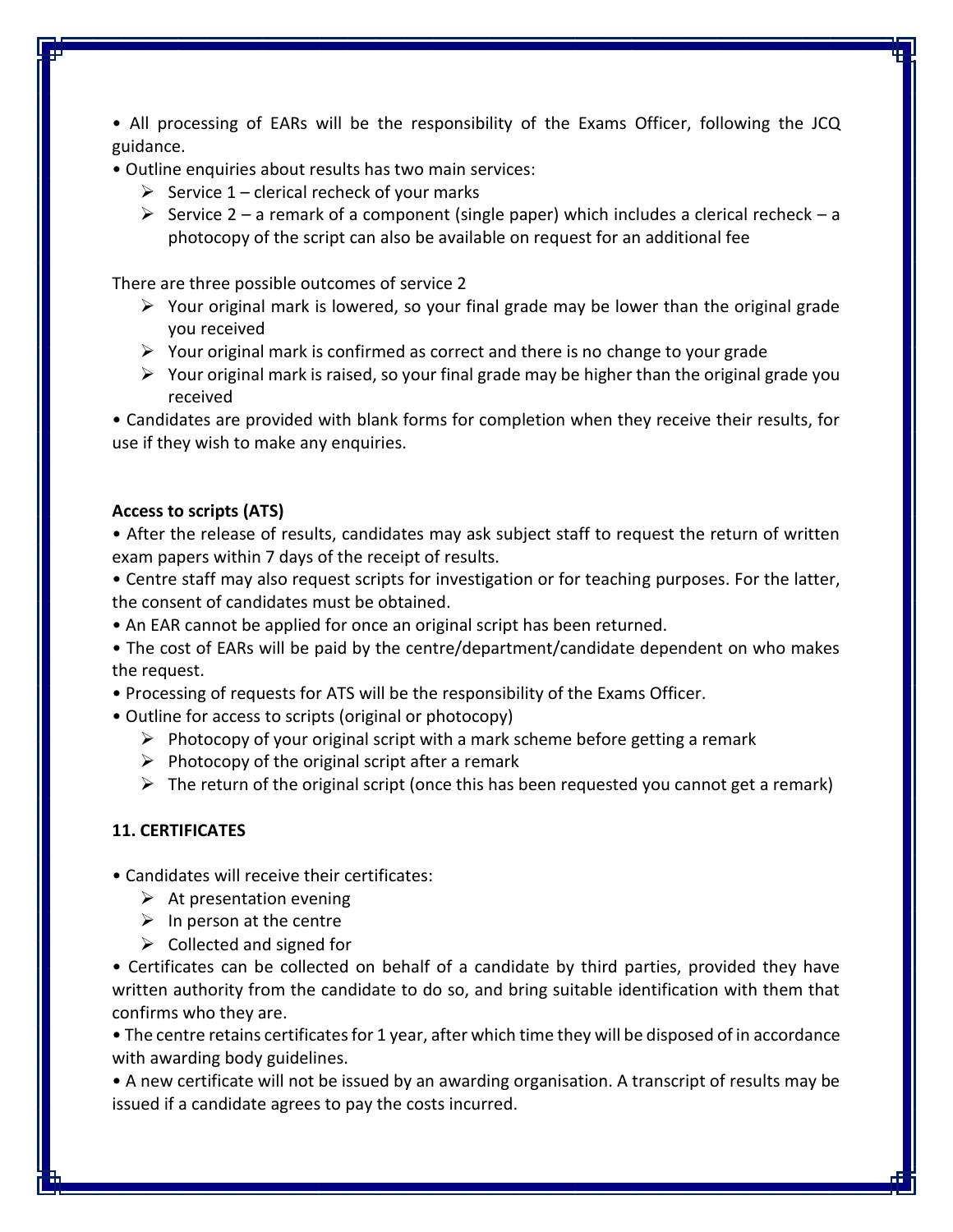• Certificates are dispatched by awarding bodies to arrive at the centre by the end of October.

• Arrangements for the presentation evening are made by the Deputy Headteacher/Exams Officer.

#### **12. STORAGE AND COLLECTION OF EXAM MATERIALS**

- Materials shall be delivered to main office.
- Office staff to inform Exams Officer as soon as possible and store delivered exam material in secure location.
- Exam Officer shall verify materials for delivery to exam office.
- Caretaker shall deliver materials to exam office while accompanied by Exams Officer/ Administrator.
- Exams Officer shall check in all exams against delivery note.
- Copy of delivery note retained and copy forwarded to exam board as required.
- Exams stored in chronological order in secure location.
- Exams are checked off against skeleton timetable.
- Exams involving erratum notices are identified.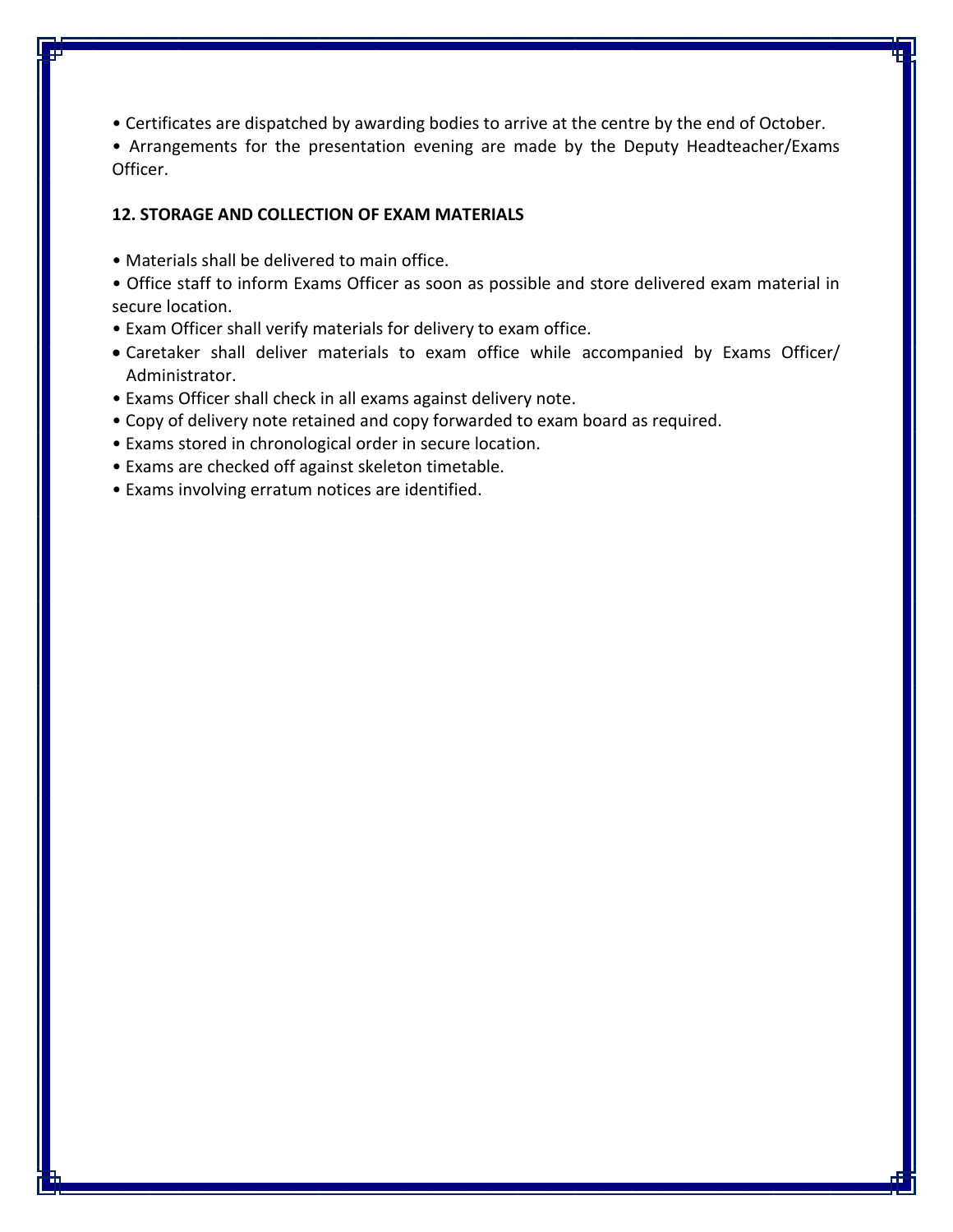## **Appendix A**

**Winterton Community Academy**

**Examinations Fire Evacuation Procedures**

In the event of a fire alarm, the following procedures apply:

- **Note the time that the fire alarm went off and how long the examination has been going on.**
- All examination questions and answer papers and materials should be left on the candidates' exam desks and **NOT** taken out with them. **No bags or personal** belongings should be taken out of the Hall/Exam room with the candidates.
- Tell the students to remain calm and ask them to leave their belongings and papers on their desk and leave by the nearest fire exit. **These are located at the opposite ends of the Hall. If using a normal classroom exit the building by the standard fire exits.**
- **IMPORTANT – BEFORE** the students exit the exam hall/room, remind them that they are still under examination board conditions and **under NO CIRCUMSTANCES** should they talk to one another or use a mobile phone. Remind them that a breach of regulations could mean disqualification from their examination.
- **UNDER NO CIRCUMSTANCES** are students to take their mobile phones or other electronic devices outside with them. This will be a breach of examination board regulations and they will risk being disqualified from their examinations.
- **One invigilator should leave with a group of 3 rows at each fire exit. The registers (photocopied and original) should be taken out with the**